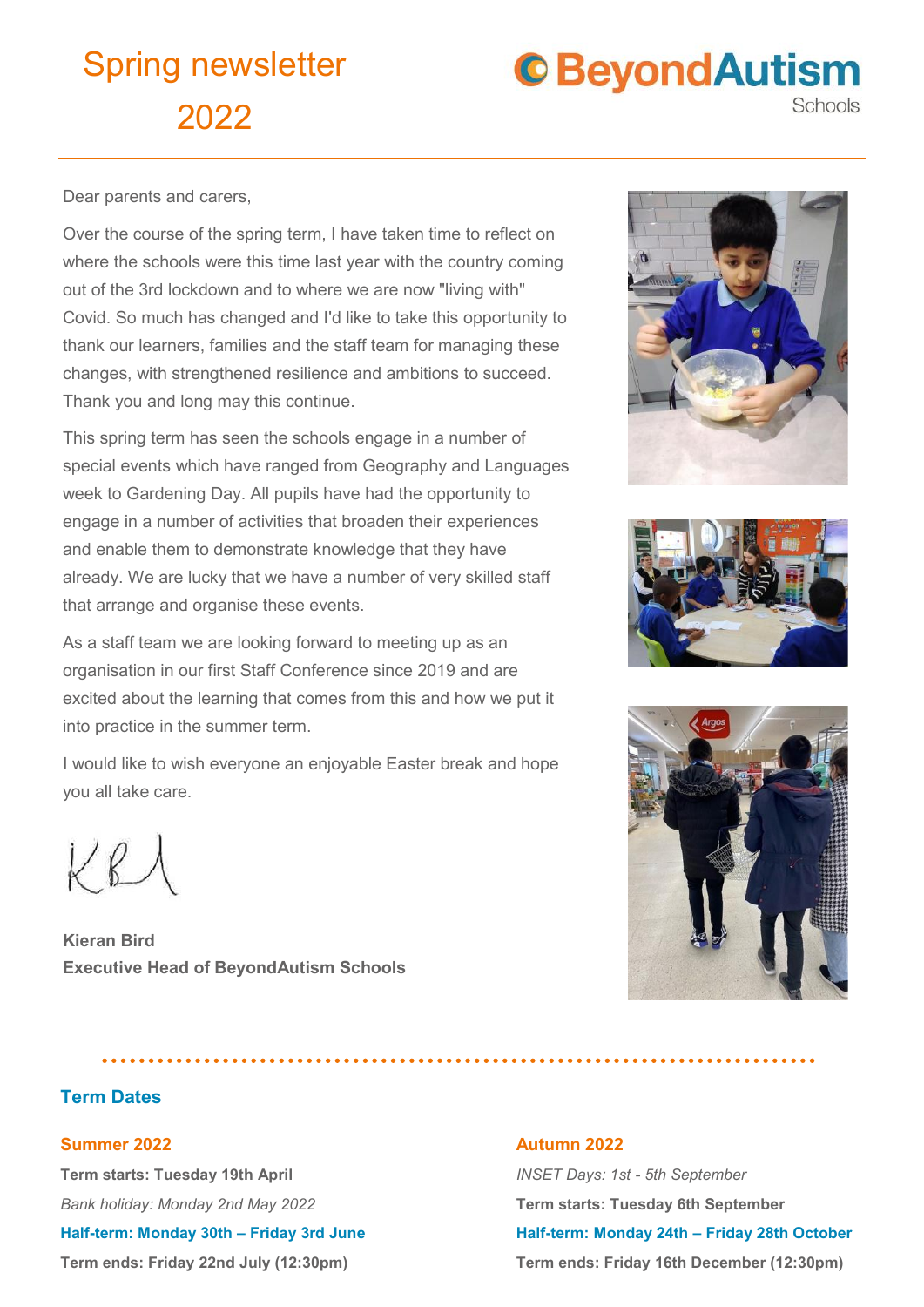

### **Admissions**

The admissions team has grown as Serena Liotta joins the team as an Admissions Administrator. She has brought experience and enthusiasm to help and support the Senior Admissions Officer through a busy and exciting time for admissions. At the start of term, the team organised a successful coffee morning hosted by Solicitor Victoria Federico. Victoria discussed the EHCP and tribunal process to provide insight and top tips for parents. The team has been working incredibly hard this year and have nearly filled all spaces for upcoming academic year in September 2022 and are excited to see what the rest of the year brings.

### **Staffing and Recruitment**

#### **New starters**

We've had a number of staff join the organisation this term! A big welcome to the following ABA Tutors…

Drew McEvoy, Fatima Shahbaz, Freya Print, Greggory Phillips, Jean Claribel Job, Juliana Sampaio Gomes de Araujo, Millie Norman, Nathalia Ortega Bastidas, Rebecca Tabet, Saruul Bazarsad, Shanakay Gordon, Shaqiela Rowe-Biggs, Sumayyah Kabenge and Wing Kam Ng.

We've also welcomed the following as ABA Supervisors. Stepana Siruckova, Jina Salama, and Liliana Minzat.

Hannah Smith has joined the team as Fast Responder, Veronika Meszaros as Cleaner and James Smith as Head of Facilities.

#### **Leavers**

We're saying goodbye to the following ABA Tutors…

Chantel Adjepong, Lorna Antonio, Roberta Arcifa, Federica Cannizzaro, Chantelle Carroll-Rossiter, Dhariana Cespedes Lemos, Olga Charlestan, Anna Chaudhry, Emily Dawson, Rassasa Ebanks, Ubayd Elmi, Manil Fernando, Morgan Hall, Jack Holme, Alice Jackson, Siobhan Johnson, Tanika Lay-Meachen, Whitney Opoku, Ingars Putnins, Tayyaba Rajpoot, Amelia Rice, Hana Richardson, Carla Rombardo, Nishat Sarwar, Pranita Singh, Lola Strutzha and Fawn Warwick.

We're also saying goodbye to Ashi Akhtar (Lead ABA Tutor) and the following ABA Supervisors: Liz Burns, Karolina Gburczyk, Amy Sarrasin, and Rachel Turner.

We're also saying goodbye to Keith George (Assistant Site Manager), Roda Abdirahman (Education Pathway Trainee), and Helen Robertson (Executive Assistant to the CEO and Executive Head of School).

We wish everyone the best in their future endeavours!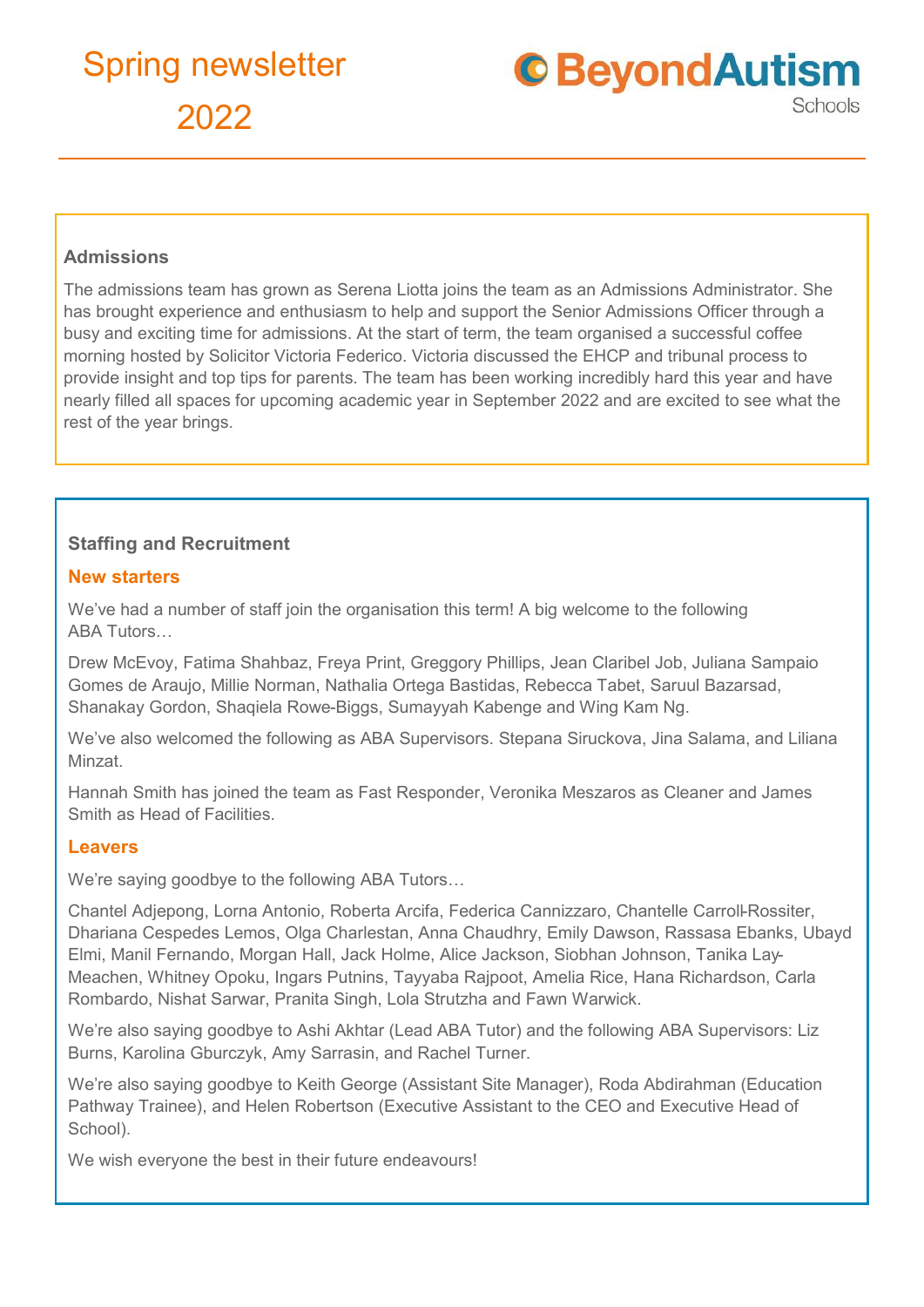

### **Tram House Wellbeing award**

We're delighted to announce that Tram House School have achieved the Wellbeing Award for Schools. This is a fantastic outcome for the school, learners, parents and staff and recognises the hard work that has gone into the process.

## **Wellbeing Award WAS** for Schools **ATIONA** *RUREAU* 2022-2025

We started working towards the award in January 2021 to make positive changes in pupil and staff mental health. We are dedicated to improving the outcomes for all of our pupils and positive mental health is the corner stone of this. We are also proud to challenge, and we knew that this award would require us to reflect on our practice and improve it, to better equip ourselves to support our learners, staff and parents.

Throughout this process we have created a vision and a strategy that we can embed, grow and develop moving forward. We are very proud of the work that we have done to reduce stigma associated with mental health and mental health illness. We are particularly proud that there are a growing number of staff within Tram House, at all levels, who want to be a part of moving our mental health strategy forward.

Some of the feedback from our verifier: *"The whole school community is to be congratulated for the huge strides forward taken in a short period of time, under very challenging circumstances."*

#### **World Book Day**

For World Book Day pupils enjoyed dressing up as their favourite book characters and taking part in a range of activities based on their class's chosen book. They also had a go at creating their own comic strips!



## **Gardening Day**

For gardening day the pupils at Park House learnt about plants and how they grow. Each class planted their own small indoor herb garden to look after.

The pupils have been in charge of watering and care and it has been fantastic to see the mini-gardens growing over the past few weeks.





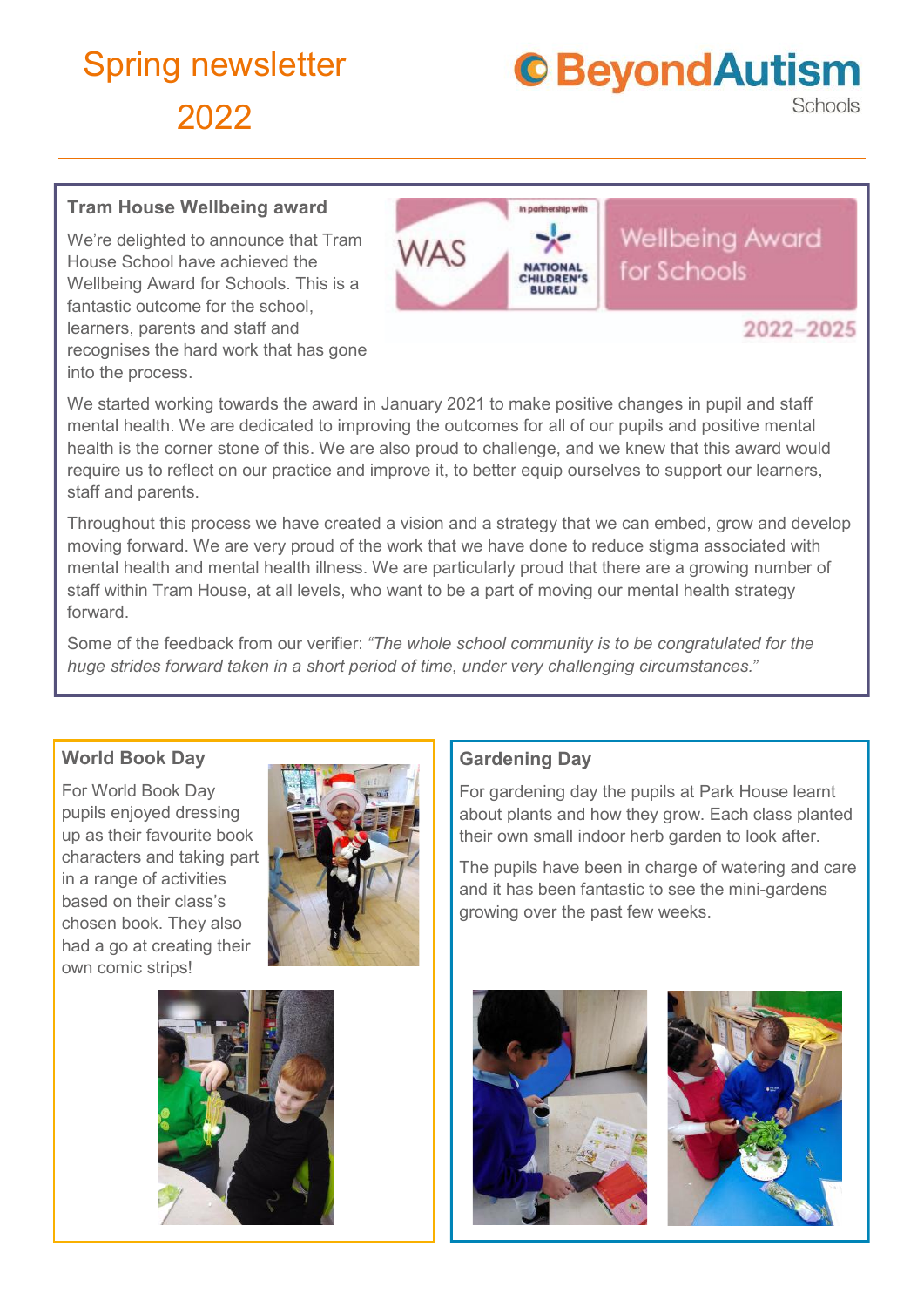**C**BeyondAutism Schools

### **STEM Week**

Pupils across the schools had a great time during STEM week (science, technology, engineering and maths). Teaching staff created a number of activities for pupils to have fun whilst learning about science and geometry.

One activity focused on 2D and 3D shapes with pupils creating different shapes out of spaghetti and marshmallows with some learners producing some impressive structures.

Pupils also learnt about Newton discovering gravity and made model apple trees with toilet roll tube runs for apples to fall through.



## **Ambulance visit**

Shortly before half-term the pupils at Park House School were paid a visit by London Ambulance Service NHS Trust. The paramedics spoke to our learners about what they do and their role in the community before showing some of the equipment they need to help people. Huge thanks to the team for taking time out of their busy days to come and speak to the pupils!



## **Careers Day**

Towards the end of term, Tram House School pupils participated in Careers Day. Emily Ross, our Specialist Vocational Advisor



spent the day working with pupils on Vocational Profiles to support them in their next steps. The pupils also took part in a range of taster sessions where they found out what it was like to work as a teaching assistant, a cleaner or office worker.



**To keep up-to-date with news and stories from the schools make sure to follow us on social media and visit our website: beyondautismschools.org.uk**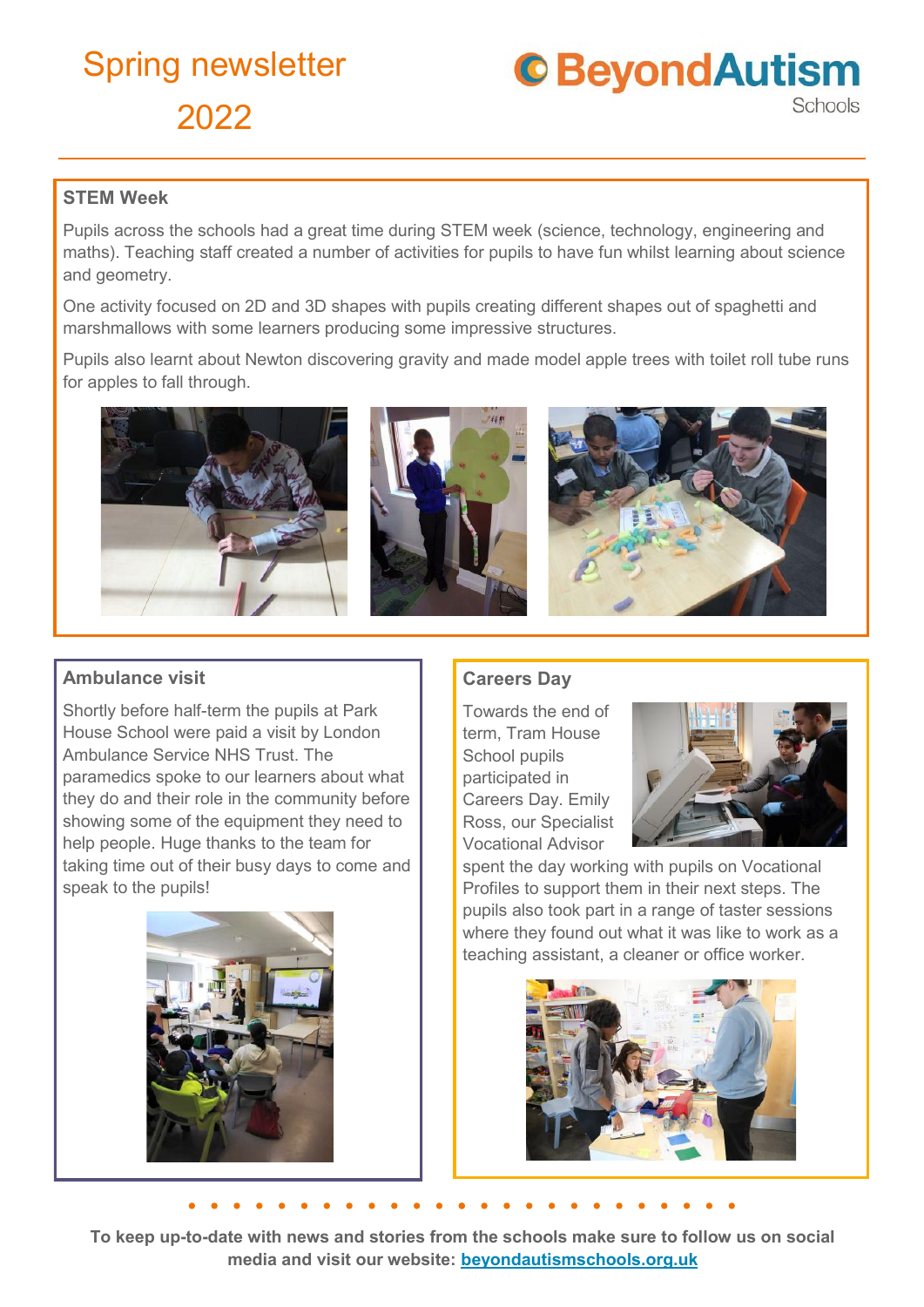

## **A word from the charity**

## **Tracie Linehan, CEO**

Wow, where has the spring term gone?

As many of you know Karen Sorab, Founder and Chair of Trustees, will be stepping down. The Trustees have conducted a recruitment process this term and I'm pleased to say that we will be able to announce the new Chair at the end of April. We will arrange some coffee events so that parents have the opportunity to meet the Chair and other members of the board of Trustees.

The strategic focus this year is Reach with Quality, ensuring we remain outstanding in London, underpinned by valuing our staff. Whilst we are very much in a period of consolidation, supporting our current services to be outstanding, we also have an eye on the horizon, wanting to respond to need across London and beyond. We are currently exploring the possibility of a new Early Years' Service in Hertfordshire; the Fast Responder pilot began in January and we continue to be on the lookout for tender opportunities. Our Valuing Staff workstream focused on staff induction has successfully delivered training weeks in January and February, with new starters joining their teams better prepared and with the support they need to be successful.

The cessation of Covid rules means that the senior management and charity teams will be able to be out and about in our schools in the summer term and we are looking forward to it.

I wish you all a restful festive period and look forward to 2022.

## **Recent funding successes and updates**

This term, the Fundraising Department has been hard at work behind the scenes to secure vital funds for our services.

#### **Here are a few highlights:**

\*New\* Garden Office Space - Thanks to generous corporate support, Park House School saw the installation of a new outdoor office on its premises at the end of last term. The office is now up and running, freeing up valuable space within the school building for our staff and learners.

Toucan App – BeyondAutism is now included on the giving app Toucan, as featured on Dragon's Den. Please help us grow and reach new supporters on this platform by installing the app and dropping us a follow. It's free to do!

\*Coming soon\* Sensory Playground – With thanks to a generous grant awarded by The Morrisons Foundation, we will be creating a new permanent, outdoor sensory playground. This new space will offer fresh opportunities to meet our learners' sensory needs and aid in the development of motor skills, creativity, and imagination. All being well, the installation will take place during the summer holidays, getting the playground ready for the 2022/23 academic year.

Staff Appreciation Fund - Our festive appeal for the Staff Appreciation Fund received £3466 in donations from parents and carers: Thank you to everyone who contributed! Funds will be designated to the Staff Committee in collaboration with Heads of Service to spend on staff wellbeing initiatives throughout the year.